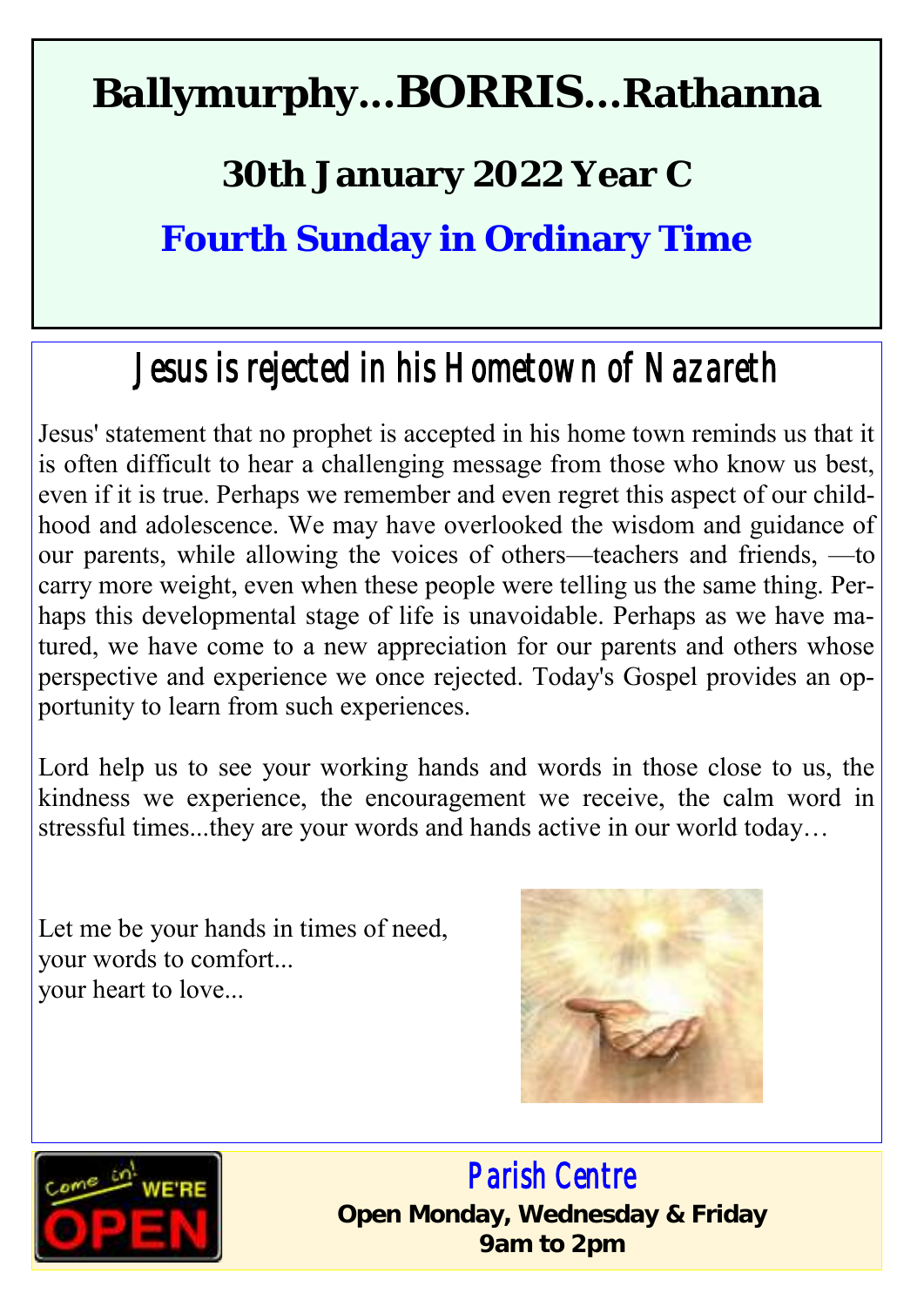#### *With Love We Remember... Saturday 29th & Sunday 30th January*

*Ballymurphy ~ Anniversary Mass for James Breen & deceased members of the Breen family Coonogue*

*Borris ~ Months Mind Mass for Ted Rookard Inchaphooka Ballymurphy,*

**Pray for: Breda Kavanagh High Street Graiguenamanagh & formerly South Fields London whose 1st Anniversary occurs Dan Kavanagh Clonagoose, Jim Kennedy Cournellan, his parents & brothers & sister, Henry Ward Coonogue, Nan Treacy, Station Road, Borris, Pat Hynes Woodlawn Park Borris, Bridget McCabe Woodlawn Park Borris, Ned Coleman Station Road Borris, Joseph O'Neill & his daughter Mary Odegard Slyguff, Gretta Carter The Cottages Borris, Lizzie Gaul, Ballymartin, whose Month's Mind occurs at this time Eileen Evans (nee Fahey) Ballinagrane, Borris & Northampton, England who** 

**passed away last week, funeral arrangements to follow**

*"They are gone no further than God...and God is very near"*

#### *Parish Contacts*

**Borris Parish Email: borrisparish@gmail.com Phone: 059 977 3128 Website www.borrisparish.ie**

"**For I am convinced that neither death nor life, neither angels nor demons, neither the present nor the future, nor any powers, neither height nor depth, nor anything else in all creation, will be able to separate us from the love of God**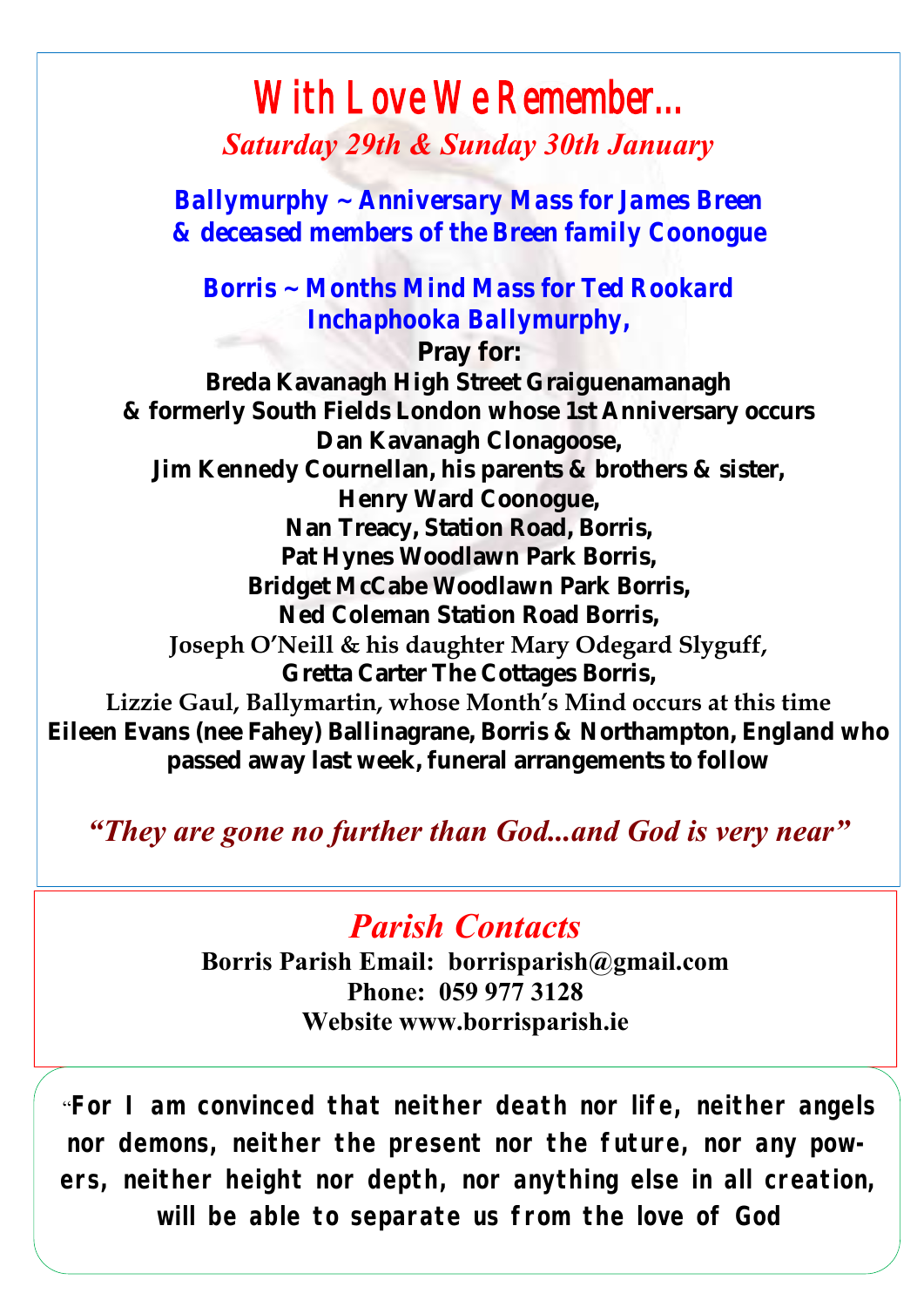*Safeguarding* 

If you are concerned about the welfare & safety of children or vulnerable adults contact the **Director of Safeguarding Ms. Kathleen Sherry**  Mob: 085-8021633,

## *Éist Cancer Support Centre*

Éist Cancer Support Centre is now open at [46 Idrone Park, Tullow Road, Carlow.](https://www.google.com/maps/search/46+Idrone+Park,+Tullow+Road,+Carlow?entry=gmail&source=g) 

> **Mobile: 085 866 1499 Phone: 059 9139684 Email: [recep-](https://mail.google.com/mail/u/0/h/1qtoezsqni0f/?&cs=wh&v=b&to=reception@eistcarlowcancersupport.ie)**

#### *Feast of St Brigid 1st February*

St. Brigid is celebrated every year on February 1st, she established her community in Kildare Town and is Patron of our Diocese. Brigid heralds the coming of spring.

#### *St. Brigid's Blessing*

May Brigid bless the house wherein we dwell. Bless every fireside, every wall and door. Bless every heart that beats beneath its roof. Bless every hand that toils to bring its joy. Bless every foot that walks portals through. May Brigid bless the house that shelters us.



#### *Feast of the Presentation of the Lord 2nd February*

*Lord Jesus, as an infant You were brought to the temple by Your parents out of religious duty. Help all parents to take their duties to God seriously, to pass on their faith to the next generation by their words and by their actions, so that the faith will be handed on where the faith is first learned—in the family and in the home.*



Jesus the Light of the World Jesus our Brother Jesus our Friend Jesus our Guide always at our side...